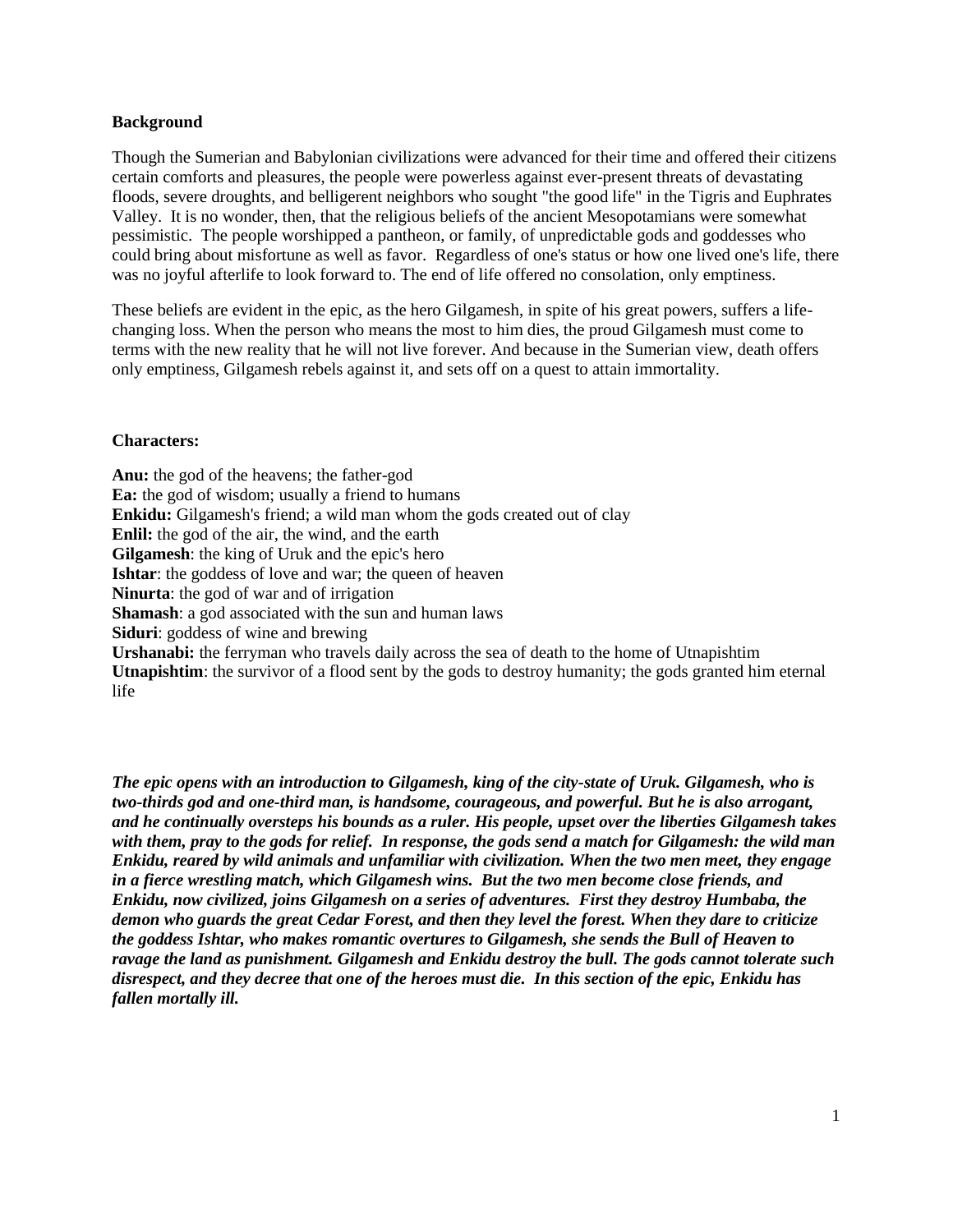### **From The Epic of Gilgamesh**

### **Prologue**

GILGAMESH KING IN URUK, I WILL proclaim to the world the deeds of Gilgamesh. This was the man to whom all things were known; this was the king who knew the countries of the world. He was wise, he saw mysteries and knew secret things, he brought us a tale of the days before the flood. He went on a long journey, was weary, worn-out with labour, returning he rested; he engraved on a stone the whole story.

When the gods created Gilgamesh they gave him a perfect body. Shamash the glorious sun endowed him with beauty, Adad the god of the storm endowed him with courage, the great gods made his beauty perfect, surpassing all others, terrifying like a great wild bull. Two thirds they made him god and one third man.

In Uruk he built walls, a great rampart, and the temple of blessed Eanna for the god of the firmament Anu, and for Ishtar the goddess of love. Look at it still today: the outer wall where the cornice runs, it shines with the brilliance of copper; and the inner wall, it has no equal. Touch the threshold, it is ancient. Approach Eanna the dwelling of Ishtar, our lady of love and war, the like of which no latter-day king, no man alive can equal. Climb upon the wall of Uruk; walk along it, I say; regard the foundation terrace and examine the masonry: is it not burnt brick and good? The seven sages laid the foundations.

### **From The Death of Enkidu**

As Enkidu slept alone in his sickness, in bitterness of spirit he poured out his heart to his friend. 'It was I who cut down the cedar, I who leveled the forest, I who slew Humbaba and now see what has become of me. Listen, my friend, this is the dream I dreamed last night. The heavens roared, and earth rumbled back an answer; between them stood I before an awful being, the somber-faced man-bird; he had directed on me his purpose. His was a vampire face, his foot was a lion's foot, his hand was an eagle's talon. He fell on me and his claws were in my hair, he held me fast and I smothered; then he transformed me so that my arms became wings covered with feathers. He turned his stare towards me, and he led me away to the palace of Irkalla, the Queen of Darkness, to the house from which none who enters ever returns, down the road from which there is no coming back.

'There is the house whose people sit in darkness; dust is their food and clay their meat. They are clothed like birds with wings for covering, they see no light, they sit in darkness. I entered the house of dust and I saw the kings of the earth, their crowns put away forever; rulers and princes, all those who once wore kingly crowns and ruled the world in the days of old. They who had stood in the place of the gods like Anu and Enlil, stood now like servants to fetch baked meats in the house of dust, to carry cooked meat and cold water from the water-skin. In the house of dust which I entered were high priests and acolytes, priests of the incantation and of ecstasy; there were servers of the temple, and there was Etana, that king of Kish whom the eagle carried to heaven in the days of old. I saw also Samuqan, god of cattle, and there was Ereshkigal the Queen of the Underworld; and Belit-Sheri squatted in front of her, she who is recorder of the gods and keeps the book of death. She held a tablet from which she read. She raised her head, she saw me and spoke: "Who has brought this one here?" Then I awoke like a man drained of blood who wanders alone in a waste of rushes; like one whom the bailiff has seized and his heart pounds with terror.'

Gilgamesh had peeled off his clothes, he listened to his words and wept quick tears, Gilgamesh listened and his tears flowed. He opened his mouth and spoke to Enkidu: 'Who is there in strong-walled Uruk who has wisdom like this? Strange things have been spoken, why does your heart speak strangely? The dream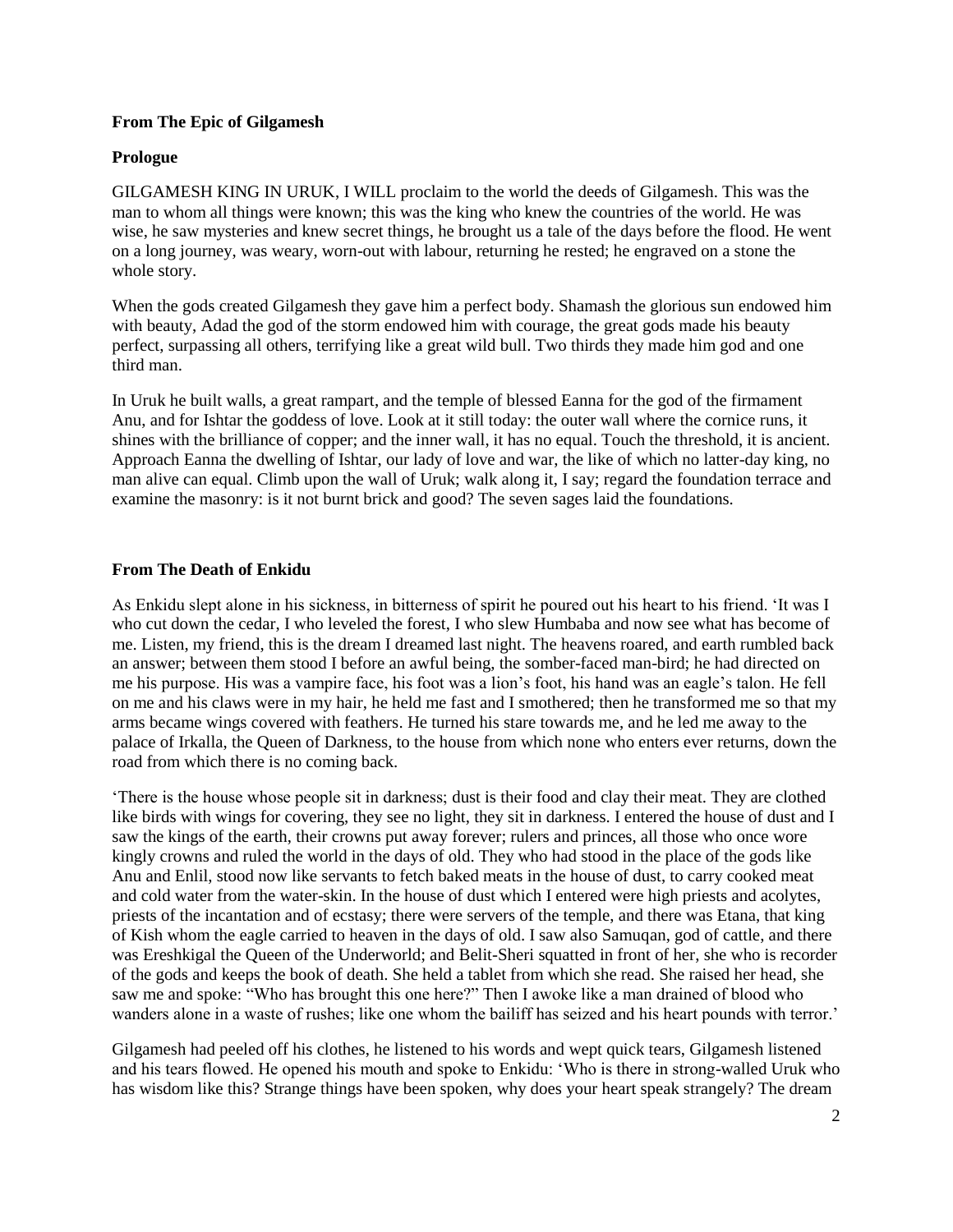was marvelous but the terror was great; we must treasure the dream whatever the terror; for the dream has shown that misery comes at last to the healthy man, the end of life is sorrow.' And Gilgamesh lamented, 'Now I will pray to the great gods, for my friend had an ominous dream.'

This day on which Enkidu dreamed came to an end and be lay stricken with sickness. One whole day he lay on his bed and his suffering increased. He said to Gilgamesh, the friend on whose account he had left the wilderness, 'Once I ran for you, for the water of life, and I now have nothing.' A second day he lay on his bed and Gilgamesh watched over him but the sickness increased. A third day he lay on his bed, he called out to Gilgamesh, rousing him up. Now he was weak and his eyes were blind with weeping. Ten days he lay and his suffering increased, eleven and twelve days he lay on his bed of pain. Then he called to Gilgamesh, 'My friend, the great goddess cursed me and I must die in shame. I shall not die like a man fallen in battle; I feared to fall, but happy is the man who falls in the battle, for I must the in shame.' And Gilgamesh wept over Enkidu . . .

# *Gilgamesh laments Enkidu's death for seven days and nights. Finally, he has the people of Uruk fashion a magnificent statue of Enkidu as a memorial. Then the grieving Gilgamesh leaves Uruk.*

# **From The Search for Everlasting Life**

BITTERLY Gilgamesh wept for his friend Enkidu; he wandered over the wilderness as a hunter, he roamed over the plains; in his bitterness he cried, 'How can I rest, how can I be at peace? Despair is in my heart. What my brother is now, that shall I be when I am dead. Because I am afraid of death I will go as best I can to find Utnapishtim whom they call the Faraway, for he has entered the assembly of the gods.' So Gilgamesh travelled over the wilderness, he wandered over the grasslands, a long journey, in search of Utnapishtim, whom the gods took after the deluge; and they set him to live in the land of Dilmun, in the garden of the sun; and to him alone of men they gave everlasting life.

At night when he came to the mountain passes Gilgamesh prayed: 'In these mountain passes long ago I saw lions, I was afraid and I lifted my eyes to the moon; I prayed and my prayers went up to the gods, so now, O moon god Sin, protect me.' When he had prayed he lay down to sleep, until he was woken from out of a dream. He saw the lions round him glorying in life; then he took his axe in his hand, he drew his sword from his belt, and he fell upon them like an arrow from the string, and struck and destroyed and scattered them.

So at length Gilgamesh came to Mashu, the great mountains about which he had heard many things, which guard the rising and the setting sun. Its twin peaks are as high as the wall of heaven and its paps reach down to the underworld. At its gate the Scorpions stand guard, half man and half dragon; their glory is terrifying, their stare strikes death into men, their shimmering halo sweeps the mountains that guard the rising sun. When Gilgamesh saw them he shielded his eyes for the length of a moment only; then he took courage and approached. When they saw him so undismayed the Man-Scorpion called to his mate, 'This one who comes to us now is flesh of the gods! The mate of the Man-Scorpion answered, 'Two thirds is god but one third is man.'

Then he called to the man Gilgamesh, he called to the child of the gods: 'Why have you come so great a journey; for what have you travelled so far, crossing the dangerous waters; tell me the reason for your coming? Gilgamesh answered, 'For Enkidu; I loved him dearly, together we endured all kinds of hardships; on his account I have come, for the common lot of man has taken him. I have wept for him day and night, I would not give up his body for burial, I thought my friend would come back because of my weeping. Since he went, my life is nothing; that is why I have travelled here in search of Utnapishtim my father; for men say he has entered the assembly of the gods, and has found everlasting life. I have a desire to question him concerning the living and the dead! The Man-Scorpion opened his mouth and said,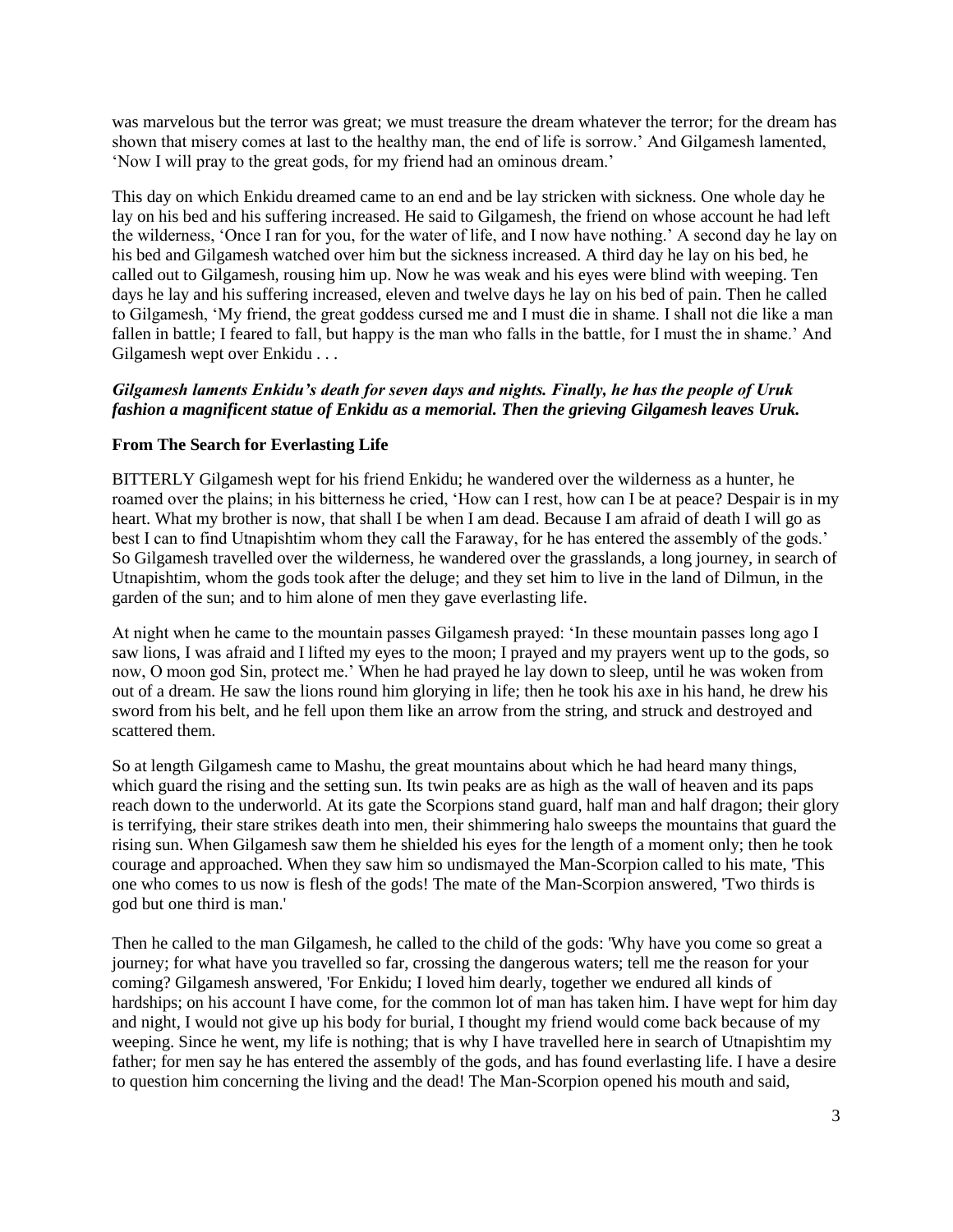speaking to Gilgamesh, 'No man born of woman has done what you have asked, no mortal man has gone into the mountain; the length of it is twelve leagues of darkness; in it there is no light, but the heart is oppressed with darkness. From the rising of the sun to the setting of the sun there is no light.' Gilgamesh said, 'Although I should go in sorrow and in pain, with sighing and with weeping, still I must go. Open the gate of the mountain.' And the Man-Scorpion said, 'Go, Gilgamesh, I permit you to pass through the mountain of Mashu and through the high ranges; may your feet carry you safely home. The gate of the mountain is open.'

# *Gilgamesh successfully makes his way through the twelve leagues of darkness. When he comes out on the other side of Mahu, he is greeted with an astounding sight.*

There was the garden of the gods; all round him stood bushes bearing gems. Seeing it he went down at once, for there was fruit of carnelian with the vine hanging from it, beautiful to look at; lapis lazuli leaves hung thick with fruit, sweet to see. For thorns and thistles there were hematite and rare stones, agate, and pearls from out of the sea. While Gilgamesh walked in the garden by the edge of the sea Shamash saw him, and he saw that he was dressed in the skins of animals and ate their flesh. He was distressed, and he spoke and said, 'No mortal man has gone this way before, nor will, as long as the winds drive over the sea.' And to Gilgamesh he said, 'You will never find the life for which you are searching.' Gilgamesh said to glorious Shamash, 'Now that I have toiled and strayed so far over the wilderness, am I to sleep, and let the earth cover my head forever? Let my eyes see the sun until they are dazzled with looking. Although I am no better than a dead man, still let me see the light of the sun.'

Beside the sea she lives, the woman of the vine, the maker of wine; Siduri sits in the garden at the edge of the sea, with the golden bowl and the golden vats that the gods gave her. She is covered with a veil; and where she sits she sees Gilgamesh coming towards her, wearing skins, the flesh of the gods in his body, but despair in his heart, and his face like the face of one who has made a long journey. She looked, and as she scanned the distance she said in her own heart, 'Surely this is some felon; where is he going now? And she barred her gate against him with the crossbar and shot home the bolt. But Gilgamesh, hearing the sound of the bolt, threw up his head and lodged his foot in the gate; he called to her, 'Young woman, maker of wine, why do you bolt your door; what did you see that made you bar your gate? I will break in your door and burst in your gate, for I am Gilgamesh who seized and killed the Bull of Heaven, I killed the watchman of the cedar forest, I overthrew Humbaba who lived in the forest, and I killed the lions in the passes of the mountain.'

Then Siduri said to him, 'If you are that Gilgamesh who seized and killed the Bull of Heaven, who killed the watchman of the cedar forest, who overthrew Humbaba that lived in the forest, and killed the lions in the passes of the mountain, why are your cheeks so starved and why is your face so drawn? Why is despair in your heart and your face like the face of one who has made a long journey? Yes, why is your face burned from heat and cold, and why do you come here wandering over the pastures in search of the wind?

Gilgamesh answered her, 'And why should not my cheeks be starved and my face drawn? Despair is in my heart and my face is the face of one who has made a long journey, it was burned with heat and with cold. Why should I not wander over the pastures in search of the wind? My friend, my younger brother, he who hunted the wild ass of the wilderness and the panther of the plains, my friend, my younger brother who seized and killed the Bull of Heaven and overthrew Humbaba -in the cedar forest, my friend who was very dear to me and who endured dangers beside me, Enkidu my brother, whom I loved, the end of mortality has overtaken him. I wept for him seven days and nights till the worm fastened on him. Because of my brother I am afraid of death, because of my brother I stray through the wilderness and cannot rest.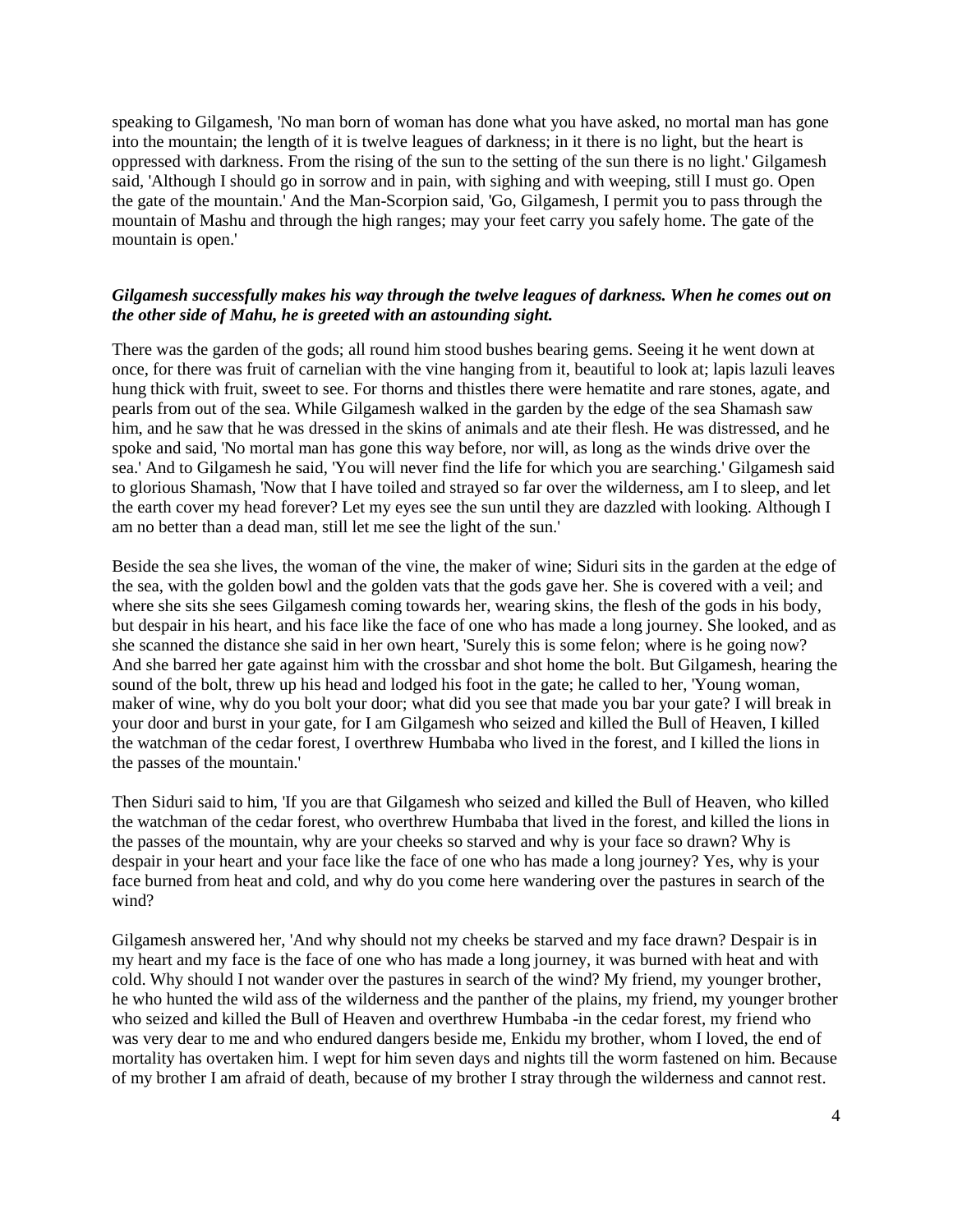But now, young woman, maker of wine, since I have seen your face do not let me see the face of death which I dread so much.'

She answered, 'Gilgamesh, where are you hurrying to? You will never find that life for which you are looking. When the gods created man they allotted to him death, but life they retained in their own keeping. As for you, Gilgamesh, fill your belly with good things; day and night, night and day, dance and be merry, feast and rejoice. Let your clothes be fresh, bathe yourself in water, cherish the little child that holds your hand, and make your wife happy in your embrace; for this too is the lot of man.

But Gilgamesh said to Siduri, the young woman, 'How can I be silent, how can I rest, when Enkidu whom I love is dust, and I too shall die and be laid in the earth. You live by the sea-shore and look into the heart of it; young woman, tell me now, which is the way to Utnapishtim, the son of Ubara-Tutu? What directions are there for the passage; give me, oh, give me directions. I will cross the Ocean if it is possible; if it is not I will wander still farther in the wilderness.'

### *Siduri sends Gilgamesh into the woods to find Urshanabi, the ferryman, who is building a boat. In anger and ignorance, Gilgamesh smashes some sacred stones that Urshanabi is fashioning into a prow to protect his boat. Gilgamesh then builds another boat, and Urshanabi guides him across the ocean and over the waters of death.*

So Urshanabi the ferryman brought Gilgamesh to Utnapishtim, whom they call the Faraway, who lives in Dilmun at the place of the sun's transit, eastward of the mountain. To him alone of men the gods had given everlasting life.

Now Utnapishtim, where he lay at ease, looked into the distance and he said in his heart, musing to himself, 'Why does the boat sail here without tackle and mast; why are the sacred stones destroyed, and why does the master not sail the boat? That man who comes is none of mine; where I look I see a man whose body is covered with skins of beasts. Who is this who walks up the shore behind Urshanabi, for surely he is no man of mine?'. So Utnapishtim looked at him and said, 'What is your name, you who come here wearing the skins of beasts, with your cheeks starved and your face drawn? Where are you hurrying to now? For what reason have you made this great journey, crossing the seas whose passage is difficult? Tell me the reason for your coming.'

He replied, 'Gilgamesh is my name. I am from Uruk, from the house of Anu.' Then Utnapishtim said to him, 'If you are Gilgamesh, why are your cheeks so starved and your face drawn? Why is despair in your heart and your face like the face of one who has made a long journey? Yes, why is your face burned with heat and cold; and why do you come here, wandering over the wilderness in search of the wind? Gilgamesh said to him, 'Why should not my checks be starved and my face drawn? Despair is in my heart and my face is the face of one who has made a long journey. it was burned with heat and -with cold. Why should I not wander over the pastures? My friend, my younger brother who seized and killed the Bull of Heaven and overthrew Humbaba in the cedar forest, my friend who was very dear to me and endured dangers beside me, Enkidu, my brother whom I loved, the end of mortality has overtaken him. I wept for him seven days and nights till the worm fastened on him. Because of my brother I am afraid of death; because of my brother I stray through the wilderness. His fate lies heavy upon me. How can I be silent, how can I rest? He is dust and I shall die also and be laid in the earth forever.' Again Gilgamesh said, speaking to Utnapishtim, 'It is to see Utnapishtim whom we call the Faraway that I have come this journey. For this I have wandered over the world, I have crossed many difficult ranges, I have crossed the seas, I have wearied myself with travelling; my joints are aching, and I have lost acquaintance with sleep which is sweet. My clothes were worn out before I came to the house of Siduri. I have killed the bear and hyena, the lion and panther, the tiger, the stag and the ibex, all sorts of wild game and the small creatures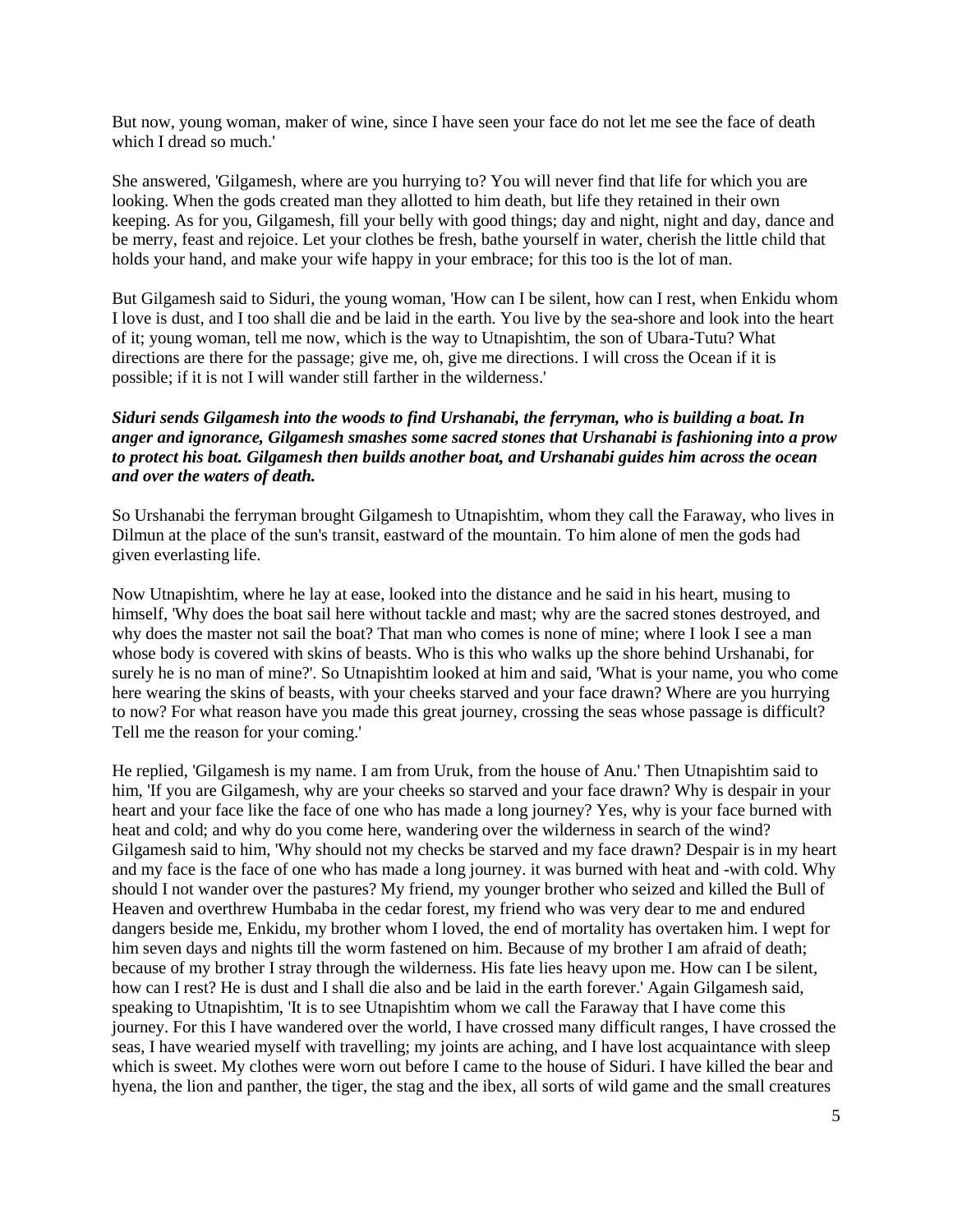of the pastures. I ate their flesh and I wore their skins; and that was how I came to the gate of the young woman, the maker of wine, who barred her gate of pitch and bitumen against me. But from her I had news of the journey; so then I came to Urshanabi the ferryman, and with him I crossed over the waters of death. Oh, father Utnapishtim, you who have entered the assembly of the gods, I wish to question you concerning the living and the dead, how shall I find the life for which I am searching?

Utnapishtim said, 'There is no permanence. Do we build a house to stand for ever, do we seal a contract to hold for all time? Do brothers divide an inheritance to keep forever, does the flood-time of rivers endure? It is only the nymph of the dragon-fly who sheds her larva and sees the sun in his glory. From the days of old there is no permanence. The sleeping and the dead, how alike they are, they are like a painted death. What is there between the master and the servant when both have fulfilled their doom? When the Anunnaki, the judges, come together, and Mammetun the mother of destinies, together they decree the fates of men. Life and death they allot but the day of death they do not disclose.'

Then Gilgamesh said to Utnapishtim the Faraway, 'I look at you now, Utnapishtim, and your appearance is no different from mine; there is nothing strange in your features. I thought I should find you like a hero prepared for battle, but you lie here taking your ease on your back. Tell me truly, how was it that you came to enter the company of the gods and to possess everlasting life?' Utnapishtim said to Gilgamesh, 'I will reveal to you a mystery, I will tell you a secret of the gods.'

### **From The Story of the Flood**

'You know the city Shurrupak, it stands on the banks of Euphrates? That city grew old and the gods that were in it were old. There was Anu, lord of the firmament, their father, and warrior Enlil their counselor, Ninurta the helper, and Ennugi watcher over canals; and with them also was Ea. In those days the world teemed, the people multiplied, the world bellowed like a wild bull, and the great god was aroused by the clamor. Enlil heard the clamor and he said to the gods in council, "The uproar of mankind is intolerable and sleep is no longer possible by reason of the babel." So the gods agreed to exterminate mankind. Enlil did this, but Ea because of his oath warned me in a dream. He whispered their words to my house of reeds, " Reedhouse, reed-house! Wall, O wall, hearken reed-house, wall reflect; O man of Shurrupak, son of Ubara-Tutu; tear down your house and build a boat, abandon possessions and look for life, despise worldly goods and save your soul alive. Tear down your house, I say, and build a boat. These are the measurements of the bark as you shall build her: let her beam equal her length, let her deck be roofed like the vault that covers the abyss; then take up into the boat the seed of all living creatures."

'When I had understood I said to my lord, "Behold, what you have commanded I will honor and perform, but how shall I answer the people, the city, the elders?" Then Ea opened his mouth and said to me, his servant, "Tell them this: I have learnt that Enlil is wrathful against me, I dare no longer walk in his land nor live in his city; I will go down to the Gulf to dwell with Ea my lord. But on you he will rain down abundance, rare fish and shy wild-fowl, a rich harvest-tide. in the evening the rider of the storm will bring you wheat in torrents."

'In the first light of dawn all my household gathered round me, the children brought pitch and the men whatever was necessary. On the fifth day I laid the keel and the ribs, then I made fast the planking. The ground-space was one acre, each side of the deck measured one hundred and twenty cubits, making a square. I built six decks below, seven in all, I divided them into nine sections with bulkheads between. I drove in wedges where needed, I saw to the punt-poles, and laid in supplies. The carriers brought oil in baskets, I poured pitch into the furnace and asphalt and oil; more oil was consumed in caulking, and more again the master of the boat took into his stores. I slaughtered bullocks for the people and every day I killed sheep. I gave the shipwrights wine to drink as though it were river water, raw wine and red wine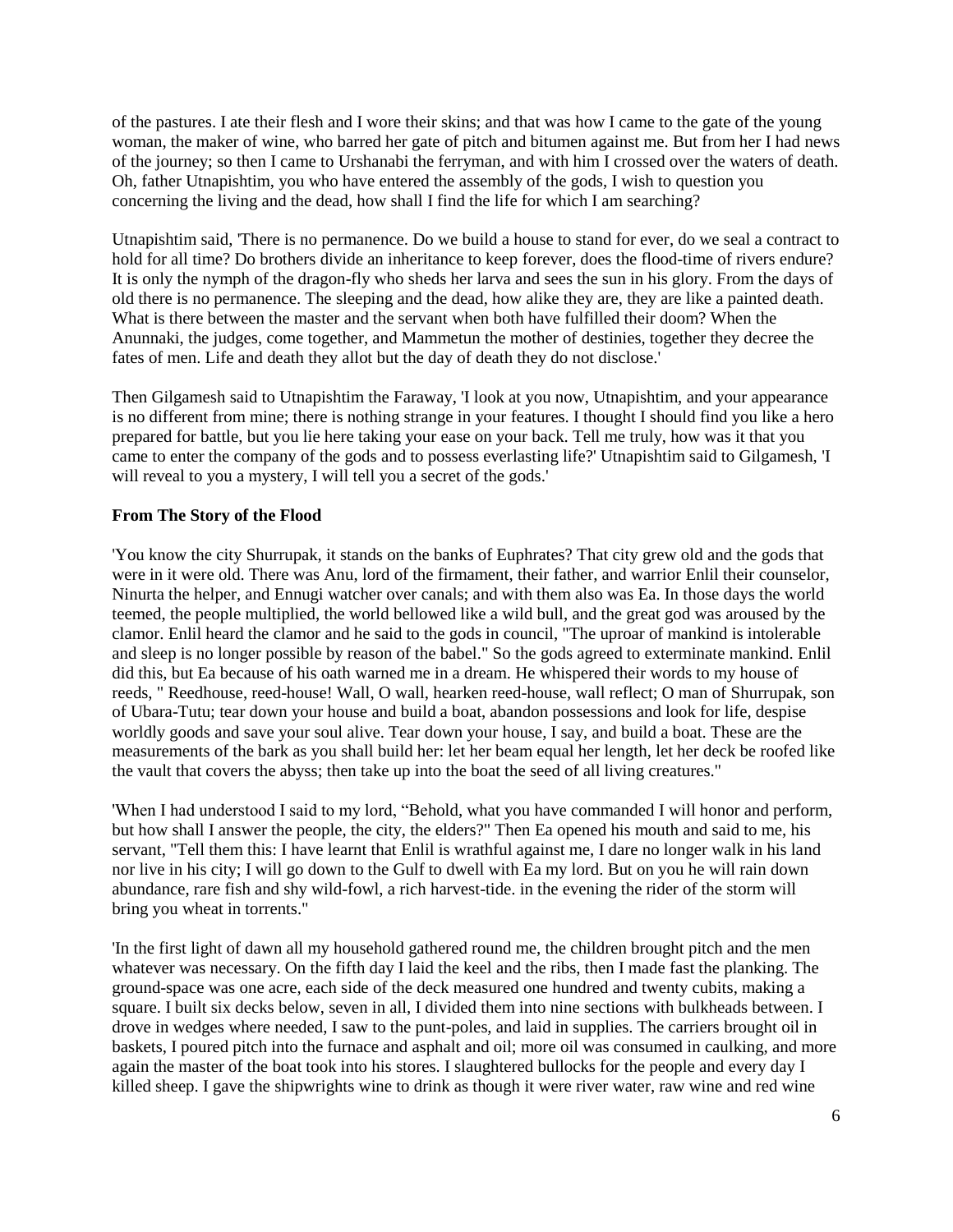and oil and white wine. There was feasting then as there is at the time of the New Year's festival; I myself anointed my head. On the seventh day the boat was complete.

'Then was the launching full of difficulty; there was shifting of ballast above and below till two thirds was submerged. I loaded into her all that I had of gold and of living things, my family, my kin, the beast of the field both wild and tame, and all the craftsmen. I sent them on board, for the time that Shamash had ordained was already fulfilled when he said, "In the evening, when the rider of the storm sends down the destroying rain, enter the boat and batten her down." The time was fulfilled, the evening came, the rider of the storm sent down the rain. I looked out at the weather and it was terrible, so I too boarded the boat and battened her down. All was now complete, the battening and the caulking; so I handed the tiller to Puzur-Amurri the steersman, with the navigation and the care of the whole boat.

'With the first light of dawn a black cloud came from the horizon; it thundered within where Adad, lord of the storm was riding. In front over hill and plain Shullat and Hanish, heralds of the storm, led on. Then the gods of the abyss rose up; Nergal pulled out the dams of the nether waters, Ninurta the war-lord threw down the dykes, and the seven judges of hell, the Annunaki, raised their torches, lighting the land with their livid flame.. A stupor of despair went up to heaven when the god of the storm turned daylight to darkness, when he smashed the land like a cup. One whole day the tempest raged, gathering fury as it went, it poured over the people like the tides of battle; a man could not see his brother nor the people be seen from heaven. Even the gods were terrified at the flood, they fled to the highest heaven, the firmament of Anu; they crouched against the walls, cowering like curs. Then Ishtar the sweet-voiced Queen of Heaven cried out like a woman in travail: "Alas the days of old are turned to dust because I commanded evil; why did I command this evil in the council of all the gods? I commanded wars to destroy the people, but are they not my people, for I brought them forth? Now like the spawn of fish they float in the ocean." The great gods of heaven and of hell wept, they covered their months.

'For six days and six nights the winds blew, torrent and tempest and flood overwhelmed the world, tempest and flood raged together like warring hosts. When the seventh day dawned the storm from the south subsided, the sea grew calm, the flood was stilled; I looked at the face of the world and there was silence, all mankind was turned to clay. The surface of the sea stretched as flat as a roof-top; I opened a hatch and the light fell on my face. Then I bowed low, I sat down and I wept, the tears streamed down my face, for on every side was the waste of water. I looked for land in vain, but fourteen leagues distant there appeared a mountain, and there the boat grounded; on the mountain of Nisir the boat held fast, she held fast and did not budge. One day she held, and a second day on the mountain of Nisir she held fast and did not budge. A third day, and a fourth day she held fast on the mountain and did not budge; a fifth day and a sixth day she held fast on the mountain. When the seventh day dawned I loosed a dove and let her go. She flew away, but finding no resting place she returned. Then I loosed a swallow, and she flew away but finding no resting-place she returned. I loosed a raven, she saw that the waters had retreated, she ate, she flew around, she cawed, and she did not come back. Then I threw everything open to the four winds, I made a sacrifice and poured out a libation on the mountain top. Seven and again seven cauldrons I set up on their stands, I heaped up wood and cane and cedar and myrtle. When the gods smelled the sweet savor, they gathered like flies over the sacrifice. Then, at last, Ishtar also came, she lifted her necklace with the jewels of heaven that once Anu had made to please her. "O you gods here present, by the lapis lazuli round my neck I shall remember these days as I remember the jewels of my throat; these last days I shall not forget. Let all the gods gather round the sacrifice, except Enlil. He shall not approach this offering, for without reflection he brought the flood; he consigned my people to destruction."

'When Enlil had come, when he saw the boat, he was wrath and swelled with anger at the gods, the host of heaven, "Has any of these mortals escaped? Not one was to have survived the destruction." Then the god of the wells and canals Ninurta opened his mouth and said to the warrior Enlil, "Who is there of the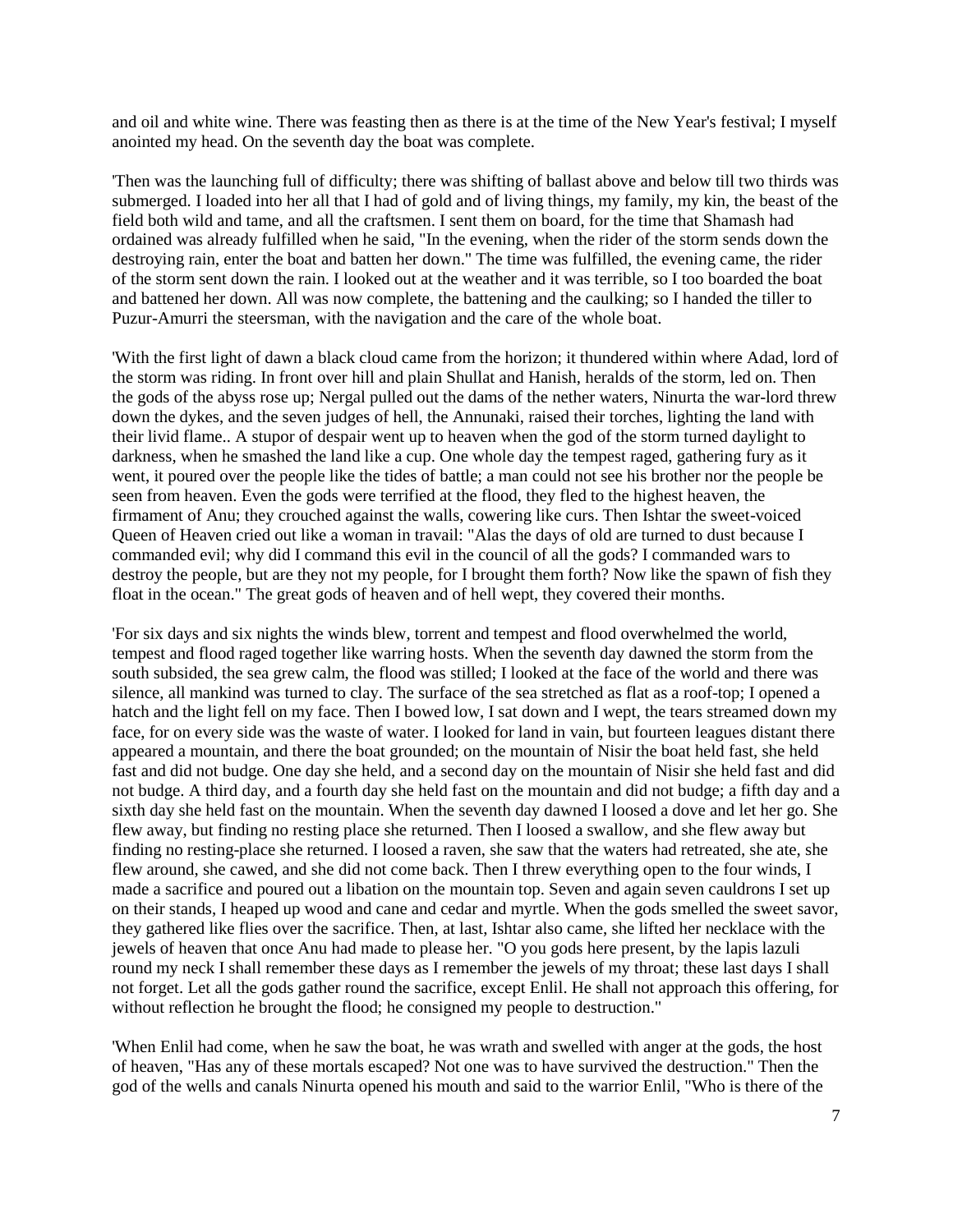gods that can devise without Ea? It is Ea alone who knows all things." Then Ea opened his mouth and spoke to warrior Enlil, "Wisest of gods, hero Enlil, how could you so senselessly bring down the flood?

*Lay upon the sinner his sin, Lay upon the transgressor his transgression, Punish him a little when he breaks loose, Do not drive him too hard or he perishes; Would that a lion had ravaged mankind Rather than the flood, Would that a wolf had ravaged mankind Rather than the flood, Would that famine had wasted the world Rather than the flood, Would that pestilence had wasted mankind Rather than the flood.*

It was not I that revealed the secret of the gods; the wise man learned it in a dream. Now take your counsel what shall be done with him." 'Then Enlil went up into the boat, he took me by the hand and my wife and made us enter the boat and kneel down on either side, he standing between us. He touched our foreheads to bless us saying, "In time past Utnapishtim was a mortal man; henceforth he and his wife shall live in the distance at the mouth of the rivers." Thus it was that the gods took me and placed me here to live in the distance, at the mouth of the rivers.'

### **From The Return**

UTNAPISHTIM said, 'As for you, Gilgamesh, who will assemble the gods for your sake, so that you may find that life for which you are searching? But if you wish, come and put it to the test: only prevail against sleep for six days and seven nights.' But while Gilgamesh sat there resting on his haunches, a mist of sleep like soft wool teased from the fleece drifted over him, and Utnapishtim said to his wife, 'Look at him now, the strong man who would have everlasting life, even now the mists of sleep are drifting over him. 'His wife replied, 'Touch the man to wake him, so that he may return to his own land in peace, going back through the gate by which he came.' Utnapishtim said to his wife, 'All men are deceivers, even you he will attempt to deceive; therefore bake loaves of bread, each day one loaf, and put it beside his head; and make a mark on the wall to number the days he has slept.'

So she baked loaves of bread, each day one loaf, and put it beside his head, and she marked on the wall the days that he slept; and there came a day when the first loaf was hard, the second loaf was like leather, the third was soggy, the crust of the fourth had mold, the fifth was mildewed, the sixth was fresh, and the seventh was still on the embers. Then Utnapishtim touched him and he woke. Gilgamesh said to Utnapishtim the Faraway, 'I hardly slept when you touched and roused me.' But Utnapishtim said, 'Count these loaves and learn how many days you slept, for your first is hard, your second like leather, your third is soggy, the crust of your fourth has mold, your fifth is mildewed, your sixth is fresh and your seventh was still over the glowing embers when I touched and woke you.' Gilgamesh said, 'What shall I do, O Utnapishtim, where shall I go? Already the thief in the night has hold of my limbs, death inhabits my room; wherever my foot rests, there I find death.'

Then Utnapishtim spoke to Urshanabi the ferryman: 'Woe to you Urshanabi, now and forever more you have become hateful to this harborage; it is not for you, nor for you are the crossings of this sea. Go now, banished from the shore. But this man before whom you walked, bringing him here, whose body is covered with foulness and the grace of whose limbs has been spoiled by wild skins, take him to the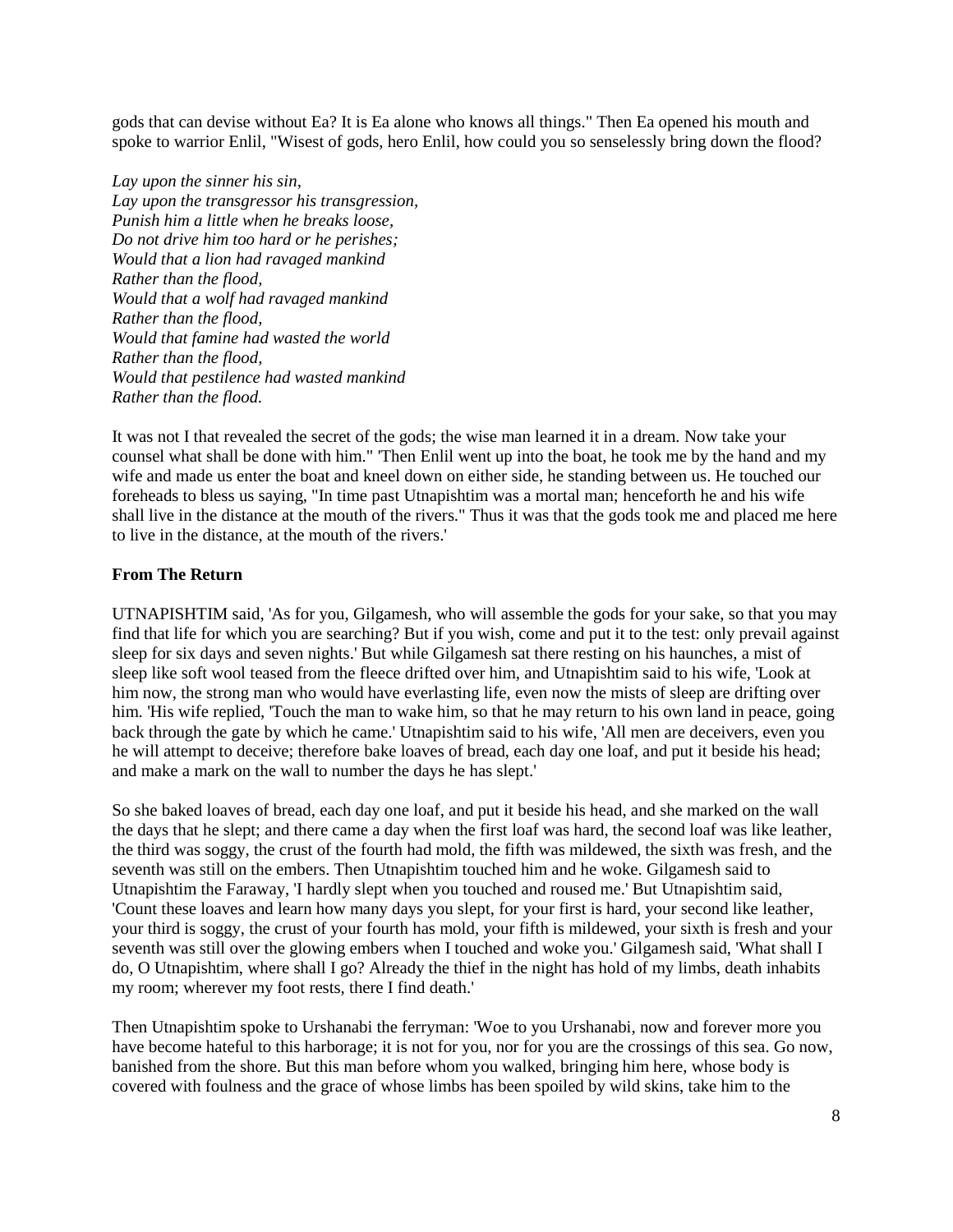washing-place. There he shall wash his long hair clean as snow in the water, he shall throw off his skins and let the sea carry them away, and the beauty of his body shall be shown, the fillet on his forehead shall be renewed, and he, shall be given clothes to cover his nakedness. Till he reaches his own city and his journey is accomplished, these clothes will show no sign of age, they will wear like a new garment.' So Urshanabi took Gilgamesh and led him to the washing-place, he washed his long hair as clean as snow in the water, he threw off his skins, which the sea carried away, and showed the beauty of his body. He renewed the fillet on his forehead, and to cover his nakedness gave him clothes which would show no sign of age, but would wear like a new garment till he reached his own city, and his journey was accomplished.

Then Gilgamesh and Urshanabi launched the boat on to the water and boarded it, and they made ready to sail away; but the wife of Utnapishtim the Faraway said to him, 'Gilgamesh came here wearied out, he is worn out; what will you give him to carry him back to his own country? So Utnapishtim spoke, and Gilgamesh took a pole and brought the boat in to the bank. 'Gilgamesh, you came here a man wearied out, you have worn yourself out; what shall I give you to carry you back to your own country? Gilgamesh, I shall reveal a secret thing, it is a mystery of the gods that I am telling you. There is a plant that grows under the water, it has a prickle like a thorn, like a rose; it will wound your hands, but if you succeed in taking it, then your hands will hold that which restores his lost youth to a man.'

When Gilgamesh heard this he opened the sluices so that a sweet-water current might carry him out to the deepest channel; he tied heavy stones to his feet and they dragged him down to the water-bed. There he saw the plant growing; although it pricked him he took it in his hands; then he cut the heavy stones from his feet, and the sea carried him and threw him on to the shore. Gilgamesh said to Urshanabi the ferryman, 'Come here, and see this marvelous plant. By its virtue a man may win back all his former strength. I will take it to Uruk of the strong walls-, there I will give it to the old men to eat. Its name shall be "The Old Men Are Young Again"; and at last I shall eat it myself and have back all my lost youth.' So Gilgamesh returned by the gate through which he had come, Gilgamesh and Urshanabi went together. They travelled their twenty leagues and then they broke their fast; after thirty leagues they stopped for the night.

Gilgamesh saw a well of cool water and he went down and bathed; but deep in the pool there was lying a serpent, and the serpent sensed the sweetness of the flower. It rose out of the water and snatched it away, and immediately it sloughed its skin and returned to the well. Then Gilgamesh sat down and wept, the tears ran down his face, and he took the hand of Urshanabi; 'O Urshanabi, was it for this that I toiled with my hands, is it for this I have wrung out my heart's blood? For myself I have gained nothing; not 1, but the beast of the earth has joy of it now. Already the stream has carried it twenty leagues back to the channels where I found it. I found a sign and now I have lost it. Let us leave the boat on the bank and go.'

After twenty leagues they broke their fast, after thirty leagues they stopped for the night; in three days they had walked as much as a journey of a month and fifteen days. When the journey was accomplished they arrived at Uruk, the strong-walled city. Gilgamesh spoke to him, to Urshanabi the ferryman, 'Urshanabi, climb up on to the wall of Uruk, inspect its foundation terrace, and examine well the brickwork;, see if it is not of burnt bricks; and did not the seven wise men lay these foundations? One third of the whole is city, one third is garden, and one third is field, with the precinct of the goddess Ishtar. These parts and the precinct are all Uruk.'

This too was the work of Gilgamesh, the king, who knew the countries of the world. He was wise, he saw mysteries and knew secret things, he brought us a tale of the days before the flood. He went a long journey, was weary, worn out with labour, and returning engraved on a stone the whole story.